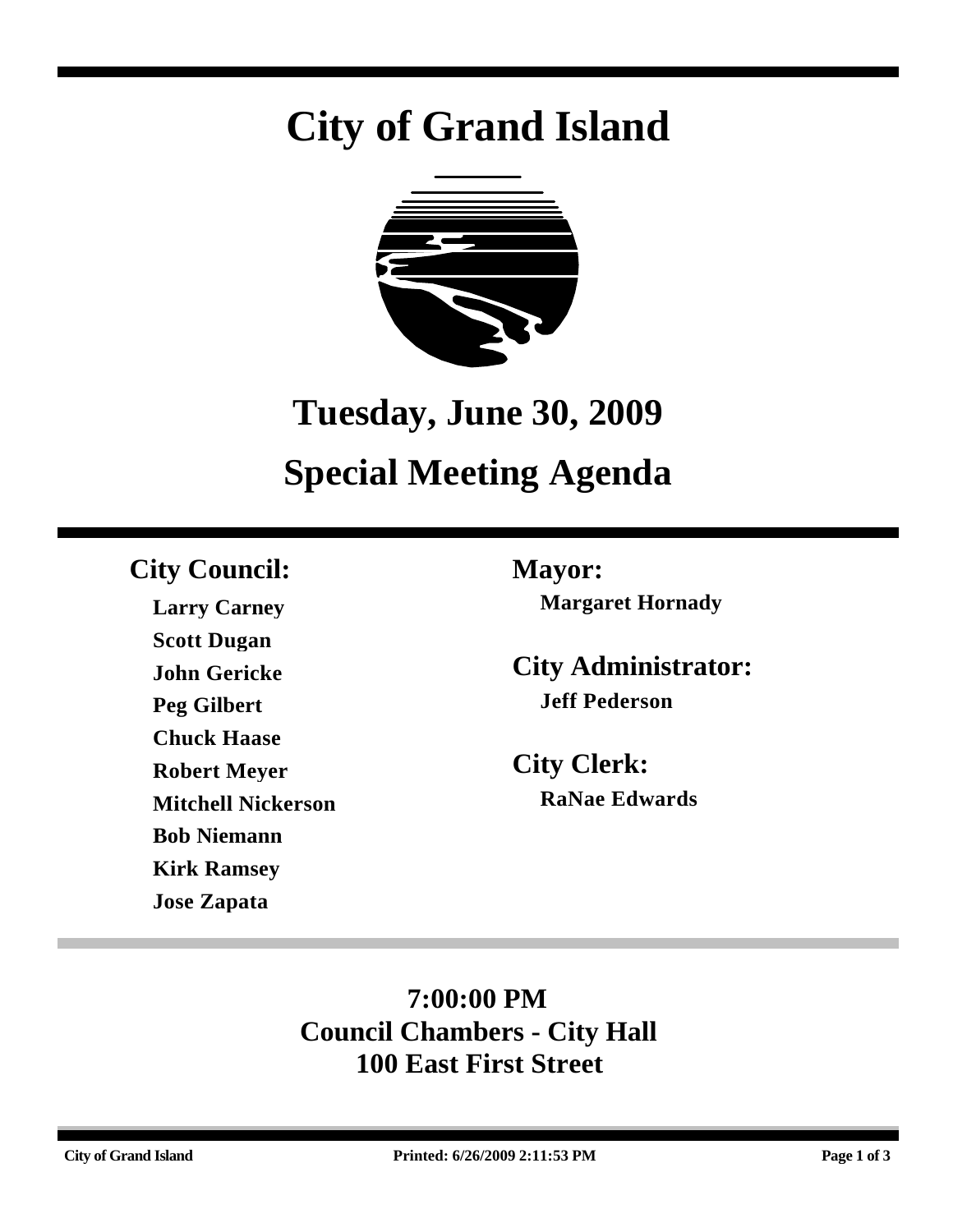#### **Call to Order**

**This is an open meeting of the Grand Island City Council. The City of Grand Island abides by the Open Meetings Act in conducting business. A copy of the Open Meetings Act is displayed in the back of this room as required by state law.**

**The City Council may vote to go into Closed Session on any agenda item as allowed by state law.**

#### **Pledge of Allegiance**

**Roll Call**

## **A - SUBMITTAL OF REQUESTS FOR FUTURE ITEMS**

**Individuals who have appropriate items for City Council consideration should complete the Request for Future Agenda Items form located at the Information Booth. If the issue can be handled administratively without Council action, notification will be provided. If the item is scheduled for a meeting or study session, notification of the date will be given.**

### **B - RESERVE TIME TO SPEAK ON AGENDA ITEMS**

**This is an opportunity for individuals wishing to provide input on any of tonight's agenda items to reserve time to speak. Please come forward, state your name and address, and the Agenda topic on which you will be speaking.**

### **MAYOR COMMUNICATION**

**This is an opportunity for the Mayor to comment on current events, activities, and issues of interest to the community.**

#### **E - PUBLIC HEARINGS**

**E1 Public Hearing Concerning Ground Lease to the Nebraska State Fair for Land Located Near Fire Station 1, Grand Island, Nebraska**

*Are there any items the council would like removed from the consent agenda?*

#### **F - ORDINANCES**

- **F1 #9223 Consideration of Assessments for 2008 Weed and Nuisance Abatement Program (Second and Final Reading)**
- **F2 #9224 Consideration of Amendment to Chapter 23-79 of the Grand Island City Code Relative to Food Services, Drinking Places, and Restaurant Tax (Second and Final Reading)**